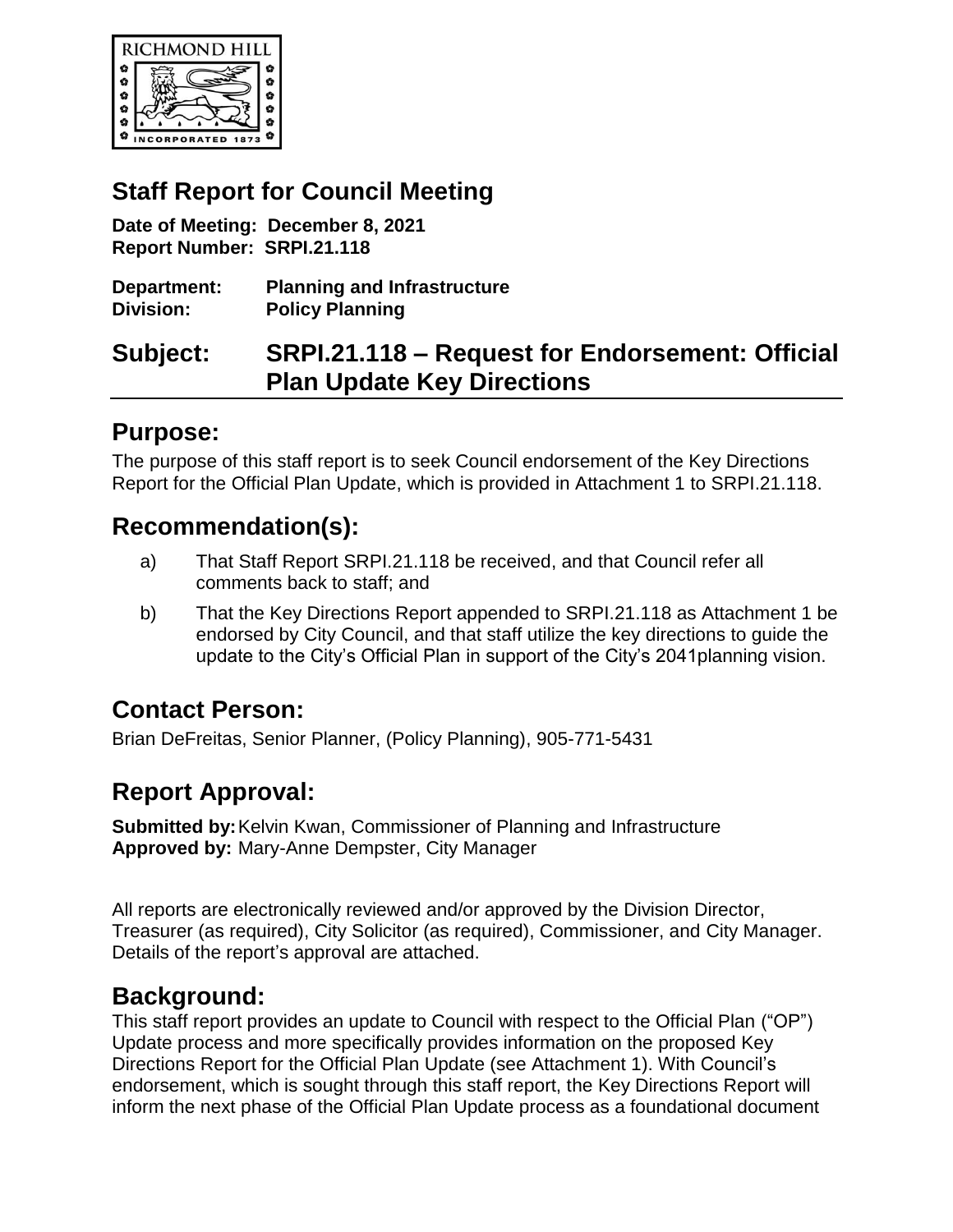# **Page 2**

for the preparation of future amendments to the City's OP. The forthcoming amendments that implement the proposed key directions will collectively form a full update of the City's OP. Consultation on the amendments will occur in Phase 3 of the update process, which is expected to commence in 2022.

### **What are Key Directions and why are they important?**

The Key Directions Report provides a comprehensive set of directions for how and in what ways the Official Plan should be updated to meet Provincial, Regional and Local expectations. It provides a critical path forward in the City's OP Update process. These key directions are important because collectively highlight the total scope of work that is required to complete the update of the City's OP.

### **What Key Directions are being proposed for the Official Plan Update?**

In essence, the key directions are three-fold:

- 1) Articulate a 2041 vision for city planning;
- 2) Establish an urban structure that:
	- (i) directs the majority of growth to a network of Centres and Corridors;
	- (ii) supports economic development by enabling more jobs within the City; and
	- (iii) ensures development is environmentally, socially, and economically sustainable; and
- 3) Address key issues affecting the City, including:
	- i. housing affordability;
	- ii. out-migration of residents for jobs;
	- iii. climate change mitigation and adaptation; and
	- iv. accommodating a diversity of lifestyles among city residents and workers.

Accordingly, the key directions touch on several important themes (highlighted below in bold text) and provides:

- Direction to update the City's **vision** and **urban structure** to reflect new growth areas and major transit station areas where growth will be focused to support investments in public transit;
- Direction on **built-form** to continue the OP's objective of "place-making" and to consider the appropriate contexts that affect built form (i.e. the physical, environmental, social, and economic attributes of a community that makes it a place that people "want" to live, work, and play);
- Direction on planning for the City's need to increase the supply of **employment**  opportunities by consulting with the business industry and considering policy changes that attract and retain investment;
- Direction on how the City can address the impacts of a **changing climate** through land use planning;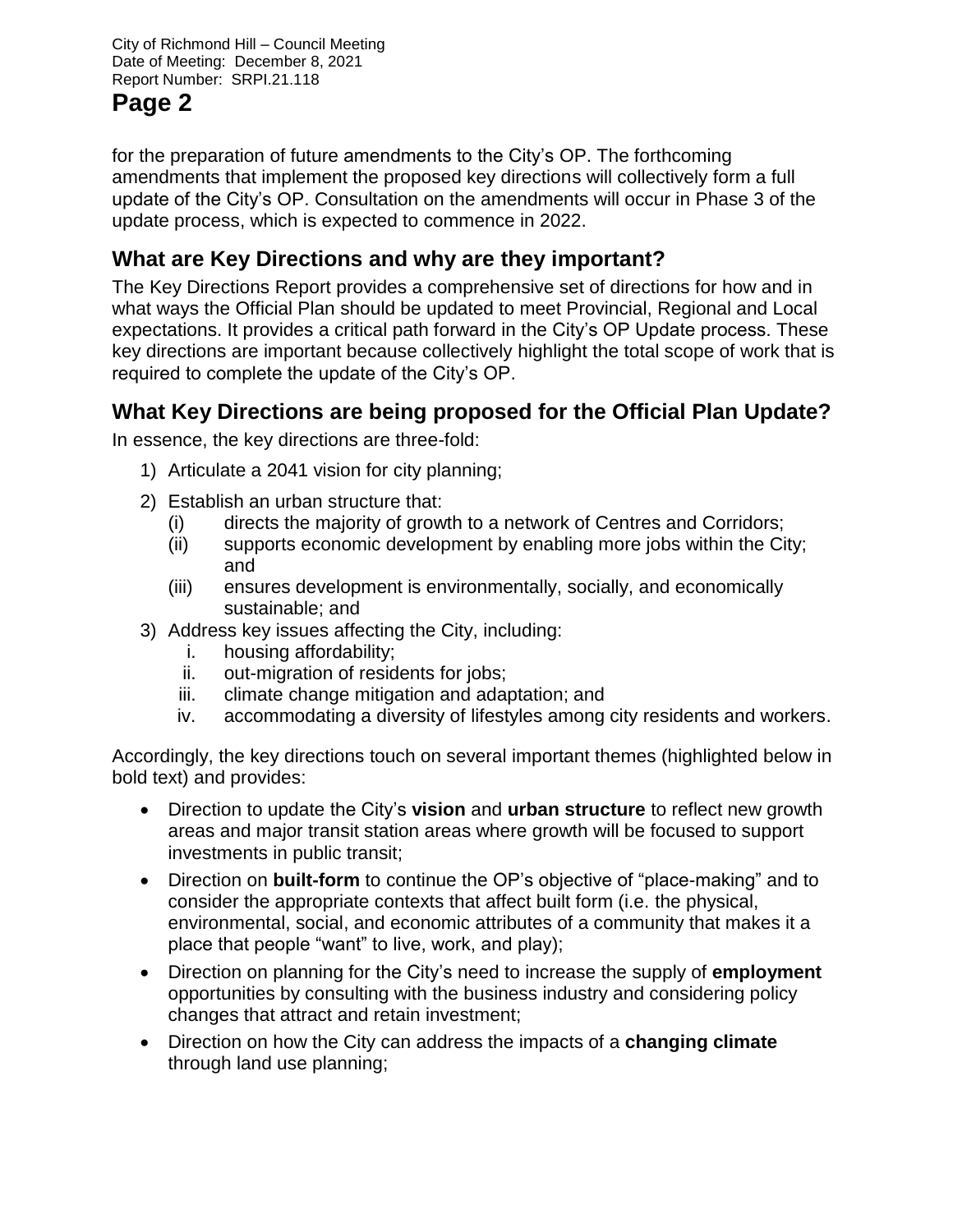# **Page 3**

- Direction to enable the use of tools provided in the *Planning Act* to improve and enhance **implementation** of Official Plan policies geared to the provision of affordable housing and protection of the natural environment, and to improve public engagement in general and with Indigenous communities; and,
- Direction for **technical** updates to the OP to clarify policies and to address conformity with Provincial Plans and the Regional Official Plan.

## **What is the Content of the Key Directions Report?**

The proposed key directions respond to themes and questions arising from the Official Plan Update initiation staff report in November 2019 (refer to **SRPRS.19.053**). The themes include: *Urban Structure*, *Built Form*, *Intensification*, *Employment*, *Climate Change*, *Implementation,* and *Technical*.

The Key Directions Report is organized as follows:

- The **Executive Summary** provides the purpose of the report, highlights highlevel key directions, and outlines next steps;
- **Section 1: Introduction** provides the 2041 city planning vision and explains the pillars of the OP Update;
- **Section 2: Key Directions** identifies and describes the key directions to consider during the OP update process and provides supporting rationale for each. This section is grouped by the themes noted above in relation to the OP Update initiation staff report;
- **Section 3: Next Steps** describes next steps following Council's endorsement of the Key Directions Report;
- **Section 4: References** provides a list of all studies, strategies, plans and reports that support the key directions, alongside a description of each study and its status; and
- The **Appendix** provides a summary of all of the Key Directions by theme, for quick reference.

### **Who was involved in the development of the Key Directions?**

The key directions have been developed in consultation with various stakeholders and agencies including the general public, landowners, the development industry, members of Indigenous communities, as well as the related Steering Committee, members of the Technical Advisory Team (made up of internal and external public agency and prescribed body staff), and the Official Plan Update Committee (OPUC). This consultation commenced in February 2020 with the first OPUC meeting during Phase 1 of the OP Update process and continued during Phase 2, as summarized below.

#### **Phase 1: Vision and Urban Structure**

While OPUC and Steering Committee meetings took place in 2020, public engagement took place in earnest starting on February 18, 2021, when the City held its first virtual Open House and issued an online survey wherein it presented and sought feedback on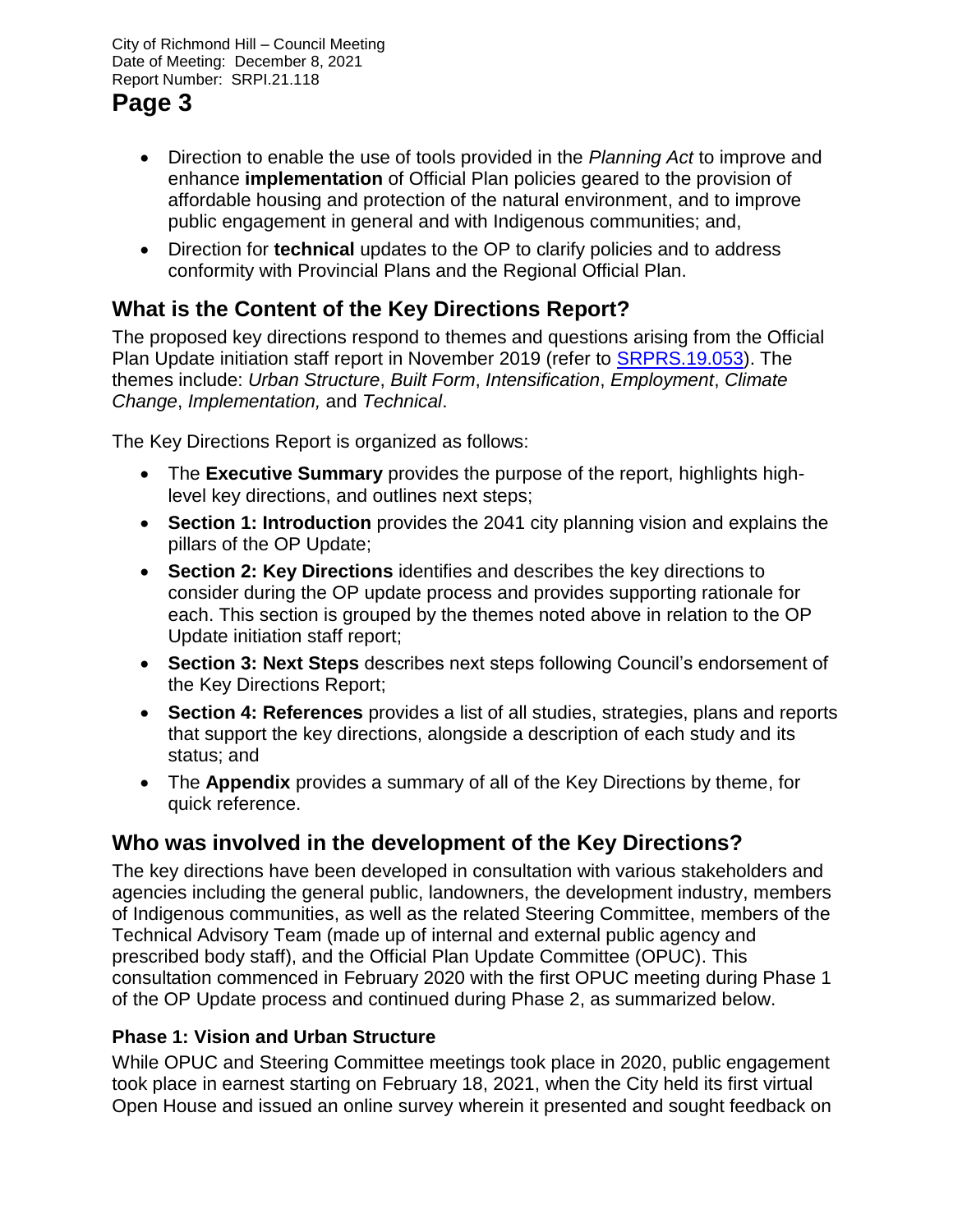## **Page 4**

a number of proposed foundational elements respecting the OP Update. These elements include: the proposed city planning vision to 2041, the four pillars of the OP Update, and information related to "big moves," which highlighted changes to the City's urban structure. The City posted what was heard from these engagement events on its website through a formal Phase 1 ["What We Heard Report.](https://www.richmondhill.ca/en/shared-content/resources/documents/City-Plan-2041---Phase-1---What-We-Heard-Report.pdf)" During this time, staff also held meetings with prescribed bodies and Indigenous communities to advise them of the City's process to update its OP, and to better understand what their interests and concerns are and how they would like to be involved in this process.

Overall, the City heard through the Phase 1 consultation that there is general support for the proposed 2041 city planning vision, and support for three proposed "big moves" to: (1) accommodate major transit station areas in a context specific manner, (2) designate new mixed use areas to develop more transit supportive compact complete communities, and (3) permit employment area conversions only in key locations that are supported by transit.

#### **Phase 2 (Part 1): Developing Key Directions**

In April 2021, the City entered Phase 2 of the OP Update engagement process, and embarked on a subsequent round of public and stakeholder consultations in order to better understand what elements of the Official Plan require updates to address population and employment growth. To begin this phase, the City hosted a workshop with the business community as well as the general public to gain a better understanding of the opportunities and constraints of the City's current OP, particularly from the perspective of business and industry professionals.

The City also held six workshops in April and May 2021 with the public respecting several existing and emerging locations in the City where future growth and intensification could be accommodated. Namely: *Bathurst and Highway 7; Bayview and Highway 7; East Beaver Creek and Highway 7; Yonge and16th/Carrville Road; the Village and Richmond Hill GO Station*; and the *Oak Ridges Local Centre*. The City used these events to gain a better understanding of what should be considered when establishing a vision for each area, and when planning for growth and intensification.

Following the area-specific workshops, the City continued its consultation efforts and held a focus group session with members of the business community, and meetings with representative landowners within each of the six aforementioned areas. Unlike the initial consultations, these engagements were more focused and were used to discuss how the planning policy context and the public response from the initial workshops aligned (or did not align) with emerging issues and landowners' development aspirations.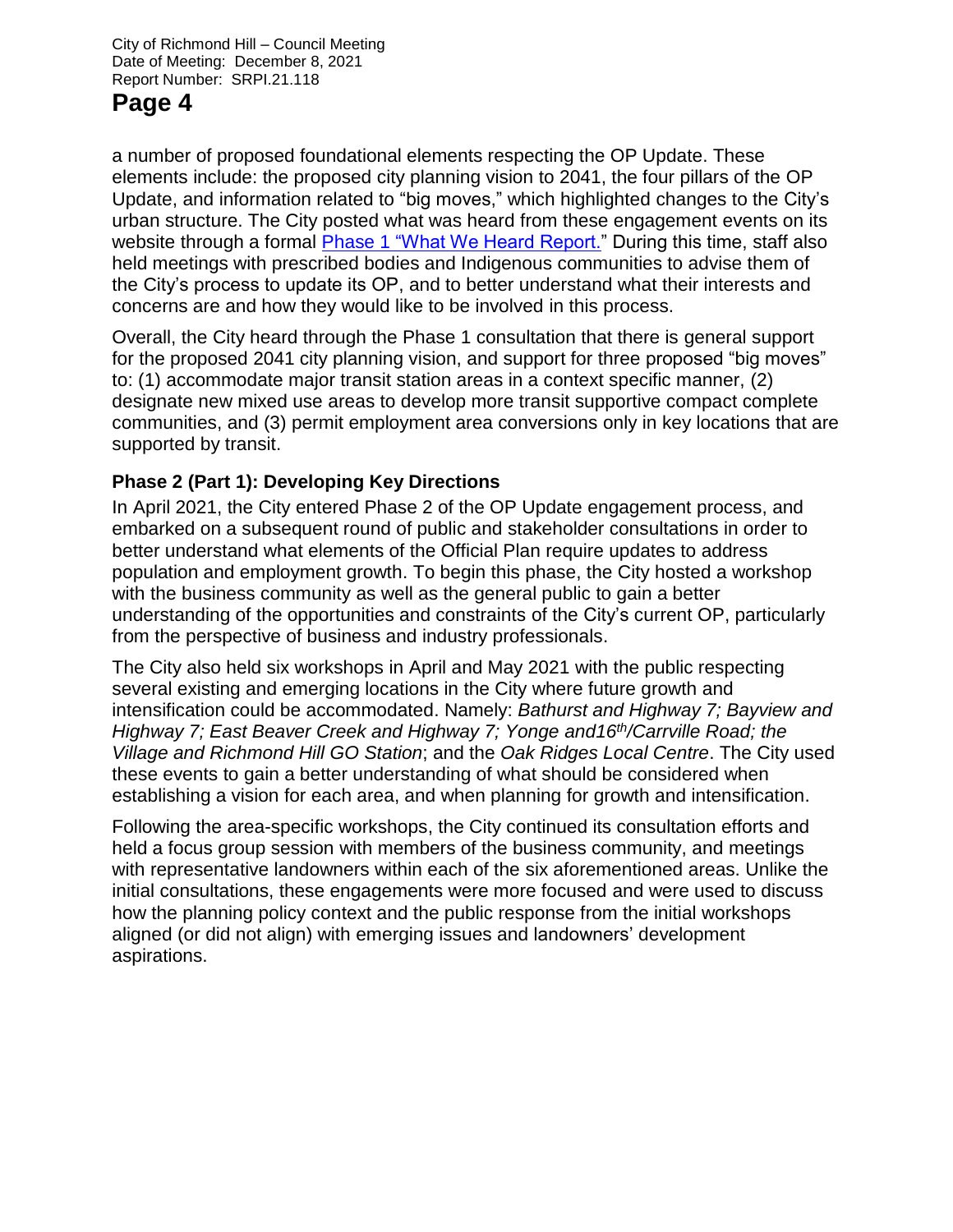## **Page 5**

The City released its Phase 2 "What We Heard Reports"1,2 in August 2021, which described the feedback received during the Phase 2 consultation events. A number of observations were made during this phase of the OP Update engagement process. For instance, while the business community workshop and focus group session were primarily focused on economic development, it became clear that planning for Centres and Corridors and the City's Neighbourhoods are important to the City's business community, because they rely on employees and clients that live within and near Richmond Hill. Similarly, when conducting the area-specific centre workshops, staff heard from participants that planning for these areas cannot focus on residential development alone. Thus, the City must ensure that these areas provide a mix of uses, and become destinations in their own right for people to live, work, connect, innovate, shop and play.

In August, the City also shared ["Planning for Change,](https://www.richmondhill.ca/en/shared-content/resources/documents/City-Plan-2041-Planning-for-Change-report.pdf)" prepared by David Dixon, the City's retained urban visionary from Stantec's Urban Places. "Planning for Change" is a guiding document for Council, staff and the public on how to successfully implement the updated Official Plan. The report highlights many important aspects of city planning and utilizes perspectives gained from other jurisdictions that are facing similar opportunities and challenges as Richmond Hill. A key takeaway from this report is that amid an era of rapid change, unprecedented opportunities to foster community benefit can appear through new development. Furthermore, "Planning for Change" notes that the City is well-poised to address the issues it is facing, and should leverage the OP Update to be more future-focused.

#### **Phase 2 (Part 2): Key Directions**

On September 21, 2021, City staff shared emerging key directions with the Official Plan Update Committee, and a similar presentation was presented to the general public at a second Open House held on October 14, 2021. A copy of the Emerging Key Directions was also provided on the City's webpage to assist the public in completing an online survey respecting the proposed key directions. The survey took place from September 30 – October 21, 2021. Over 100 responses were received, with a majority of respondents indicating that they agreed or strongly agreed with the proposed key directions.

A copy of the latest "What We Heard Report" in relation to this phase of public consultation is provided in Attachment 2 to this staff report. The feedback received on the proposed key directions through this engagement process will be addressed, and will inform consultation, during Phase 3 of the Official Plan Update process.

 $\overline{a}$ <sup>1</sup> What We Heard, Phase 2 Report, Centre-Specific Workshops Engagement Summary Report [https://www.richmondhill.ca/en/shared-content/resources/documents/City-Plan-2041-What-We-Heard-Phase-2-Centre-Specific-](https://www.richmondhill.ca/en/shared-content/resources/documents/City-Plan-2041-What-We-Heard-Phase-2-Centre-Specific-Workshops-Engagement-Summary-Report.pdf)[Workshops-Engagement-Summary-Report.pdf](https://www.richmondhill.ca/en/shared-content/resources/documents/City-Plan-2041-What-We-Heard-Phase-2-Centre-Specific-Workshops-Engagement-Summary-Report.pdf)

<sup>2</sup> What We Heard, Phase 2 Report, Business Community Summary Repor[t https://www.richmondhill.ca/en/shared](https://www.richmondhill.ca/en/shared-content/resources/documents/City-Plan-2041-What-We-Heard-Phase-2-Business-Community-Summary-Report.pdf)[content/resources/documents/City-Plan-2041-What-We-Heard-Phase-2-Business-Community-Summary-Report.pdf](https://www.richmondhill.ca/en/shared-content/resources/documents/City-Plan-2041-What-We-Heard-Phase-2-Business-Community-Summary-Report.pdf)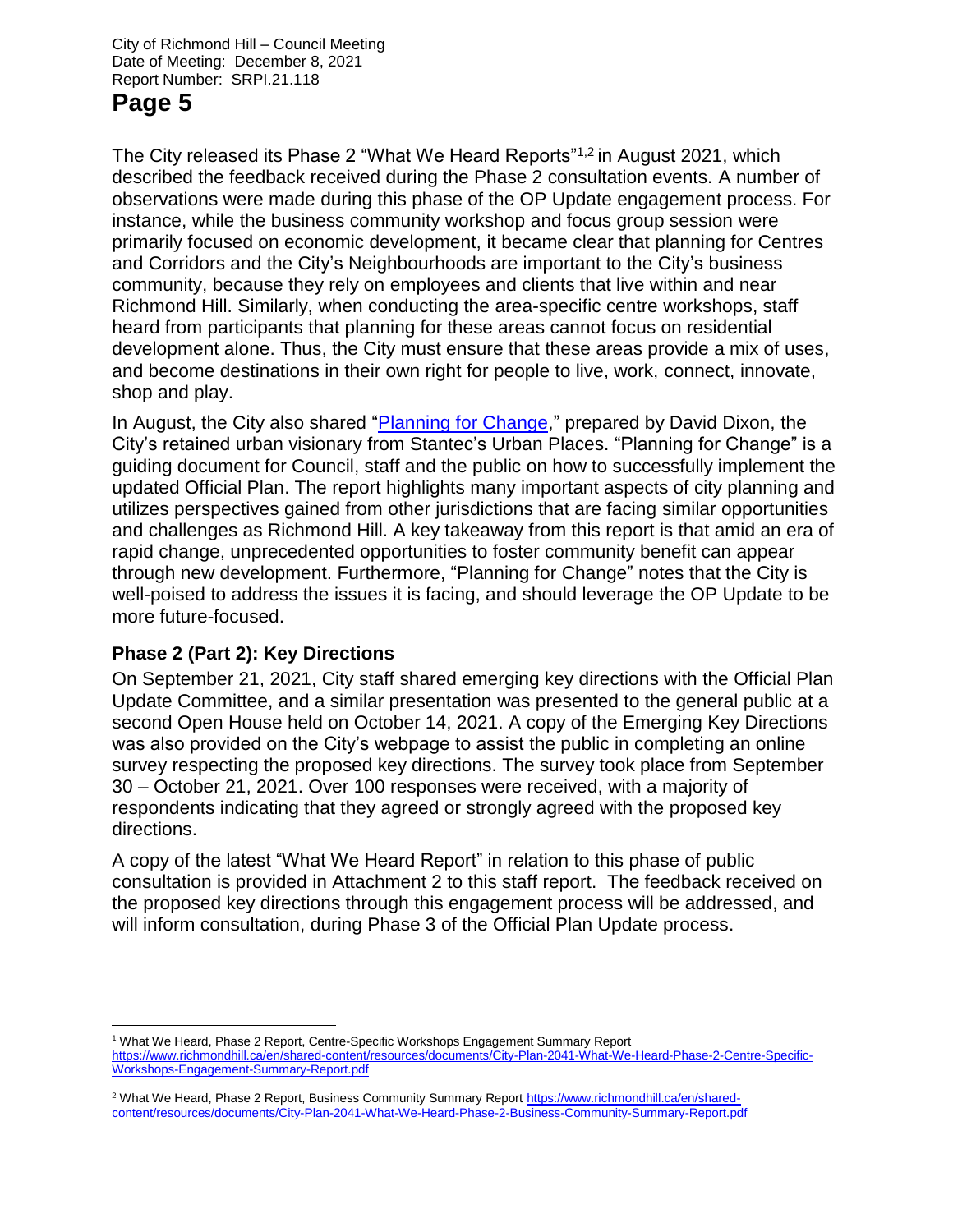## **Page 6**

## **Why should the proposed Key Directions be endorsed by Council?**

The Key Directions Report responds to various opportunities and challenges that are resulting from rapid change in demographics, economy, innovation, and so much more. Council endorsement of the Key Directions Report set out in Attachment 1 ensures that we all have a clear understanding of the scope of changes to the Official Plan that we should consider and consult on during this Official Plan Update.

## **Financial/Staffing/Other Implications:**

This report has no financial or staffing implications.

# **Relationship to Council's Strategic Priorities 2020-2022:**

Endorsement of the Key Directions Report directly responds to and aligns with all four of Council's Strategic Priority areas. These directions seek to: promote intensification in transit supported areas along with the protection of greenspace and natural heritage to balance growth and green; continue to advance the City's OP as a guide for placemaking so as to create a strong sense of belonging; promote a mobility hierarchy that prioritizes active modes of travel to improve how we get around in the City; and, promote economic investment, through the attraction and retention of businesses, jobs, and talent, as well as to use public infrastructure effectively and efficiently to maintain the City's financial health.

# **Climate Change Considerations:**

Endorsement of the Key Directions report strongly considers climate change. In developing the proposed Key Directions, staff paid particular attention to the City's Community Energy and Emissions Plan GHG reduction recommended actions related to: natural heritage; compact community; smart, renewable energy; efficient buildings; and transportation transformation. Accordingly, many of the proposed key directions identify means in which the Official Plan could be updated to enable or require development that, if implemented, will result in reduced GHG emissions.

# **Next Steps:**

As noted in Section 3.0 of the Key Directions Report, amendments to the Official Plan are proposed to be brought to Council in three or more batches, starting in July 2022, when the Regional Official Plan is anticipated to be adopted by the Region. Subsequent amendments are anticipated to be brought to Council in early 2023 (following Provincial approval of the Regional Official Plan) and late 2023 when consultation on the balance of amendments has concluded. Staff will report back to Council on these matters as they come forward.

As noted in Section 4.0 of the Key Directions Report, there are several City initiatives that have informed the key directions. While some of these initiatives are complete and/or approved by Council, others are still in-process. While the Official Plan update process continues, staff will continue to work to ensure that these ongoing initiatives are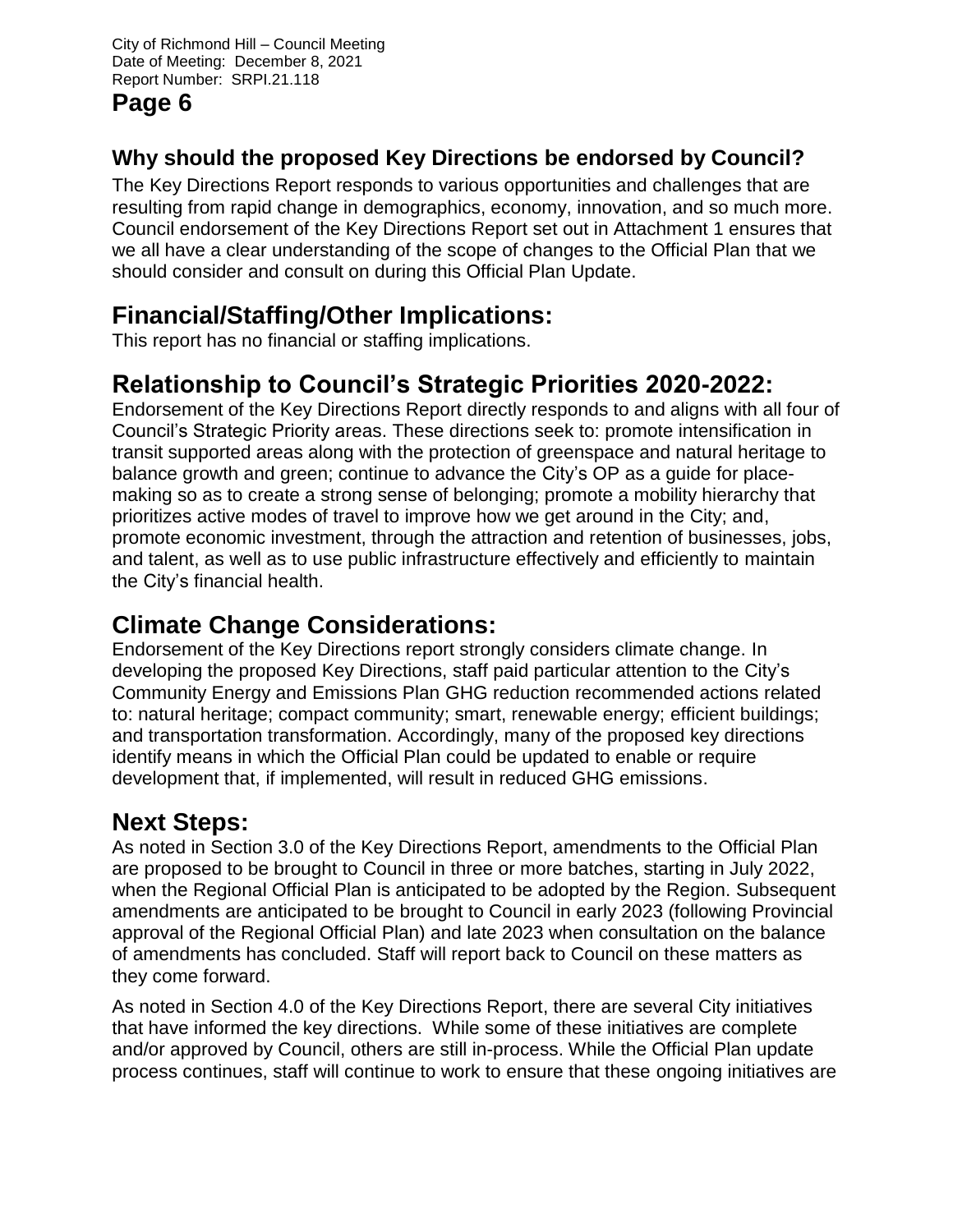# **Page 7**

aligned. By doing so, we establish common goals, and achieve efficiencies in terms of time and resources.

# **Conclusion**

The Key Directions Report forms the foundation for future amendments to the OP, and has been shared with stakeholders and the public to provide clarity on the total scope of work that is proposed in order to complete the update of the Official Plan. Accordingly, this staff report seeks Council endorsement of the Key Directions Report set out in Attachment 1 to guide the next phase of the City's Official Plan update process.

## **Attachments:**

The following attached documents may include scanned images of appendixes, maps and photographs. All attachments have been reviewed and made accessible. If you require an alternative format please call the contact person listed in this document.

- Attachment 1 Key Directions Report
- Attachment 2 Phase 2: What We Heard Key Directions Engagement Summary Report